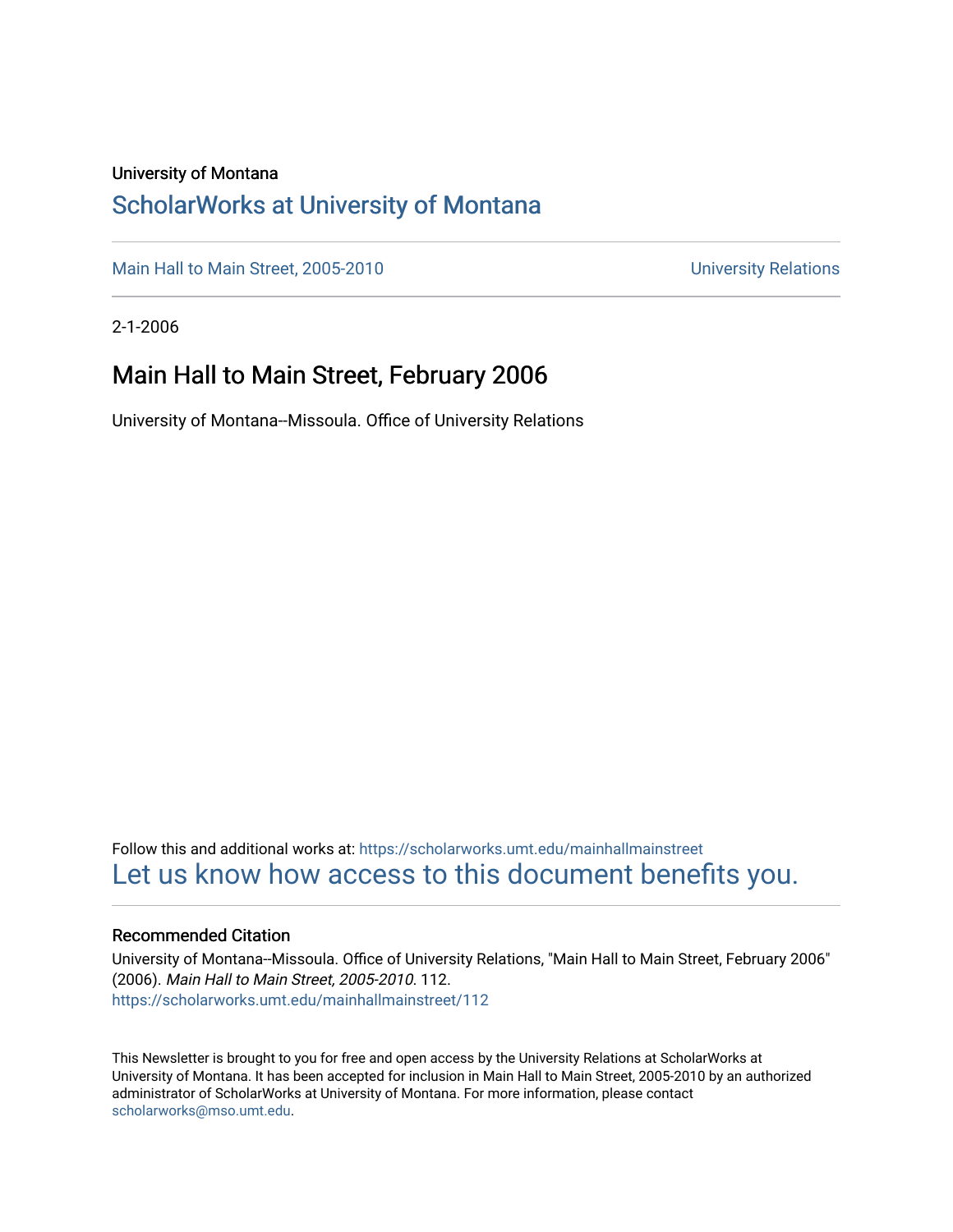### Mansfield Library - Serials<br>Mansfield Library, 4th Fl<br>Missoula, MT 59812  $M$ ansfield Library, 4th Fl $\overline{F}$  February 2006 Missoula, MT 59812 **Vol. 12**

**No.** 2

# I **Connecting Campus and Community**

# **WIE Jazz festival hits campus April 28-29**

Weishly of Montana stages<br>will burst with virtuoso<br>rformances during the Buddy niversity of Montana stages will burst with virtuoso DeFranco Jazz Festival on Friday and Saturday, April 28-29.

Festival highlights will include two evening concerts with DeFranco,



described as the greatest "bebop clarinetist" in jazz history, and his celebrity guests. The concerts will be held at 7:30 p.m. both nights in the University Theatre. Tickets may be purchased

**ain Hall to**

**ain Stree**

Jazz great Buddy DeFranco

at http://www. <griztix.com> or by calling (888) 666- 8263.

The festival has been held at UM since 1981 but changed its name when Buddy DeFranco joined the effort in 2000. Lauded as the No. 1 jazz clarinetist in the world by numerous publications, DeFranco was named a National Endowment for the Arts Jazz Master last summer.

This year's guest artists are the New York Voices, Lew Soloff, George Robert, Fred Sturm and Mike Steinel.

The New York Voices are a Grammy Award-winning vocal ensemble. Soloff is a renowned trumpet player on the faculty of the Manhattan School of Music, Julliard and the New School in New York City. Robert is an acclaimed jazz musician who now directs the Swiss Jazz School in Berne, Switzerland. Sturm directs the Jazz and Improvisational Music Program at the Lawrence University Conservatory of Music in

**— Continued back page**



Mug shots of Herman Bausch after he was accused of sedition in 1918

# **UM project seeks pardons for free-speech martyrs**

**D**uring World War I, Herman Bausch<br>was an outspoken German-born<br>rmer living in Yellowstone County. was an outspoken German-born farmer living in Yellowstone County. On April 13, 1918, he told a county committee, "I won't do anything voluntary to aid this war. I don't care who wins this war. I would rather see Germany win than England or France. I am not prepared to say whether Germany is in the right. We should have never entered this war..."

Those words were enough to land Bausch in prison for four to 10 years.

The farmer was one of 74 people convicted of sedition during 1918-19, when Montana was ruled by perhaps the harshest anti-speech law ever passed by any state in the history of the United States. Sedition is the illegal promotion of resistance against the government, usually in speech or writing.

Now 13 law and journalism students at UM are preparing petitions for posthumous pardons from Gov. Brian Schweitzer for those found guilty under the old sedition law.

The students were inspired to take up the cause by UM journalism Professor Clem Work, whose recently published book "Darkest Before Dawn: Sedition and Free Speech in the American West" details Montana's old draconian sedition laws.

"This is important on two levels," Work said. "First it shows we have an abiding commitment to the principles of free speech and freedom of expression — even in times of war. Then on a personal level for the families of these people, it rights an old wrong. It offers justice and vindication and heals an old wound."

The law students participating in the Montana Sedition Project — also called the Pardon Project — are part of the law school's criminal defense clinic. Jeff Renz, the faculty member who leads the clinic, said project participants hope to present their findings to the governor in April.

But first the students — including three journalism students helping with research and writing — have to spend hours prowling musty courthouse record rooms and visiting piles of dusty archival material. Much has been lost over time, and the students encourage anyone with any information about those convicted to contact them.

The project has a Web site with contact information

**— Continued back page**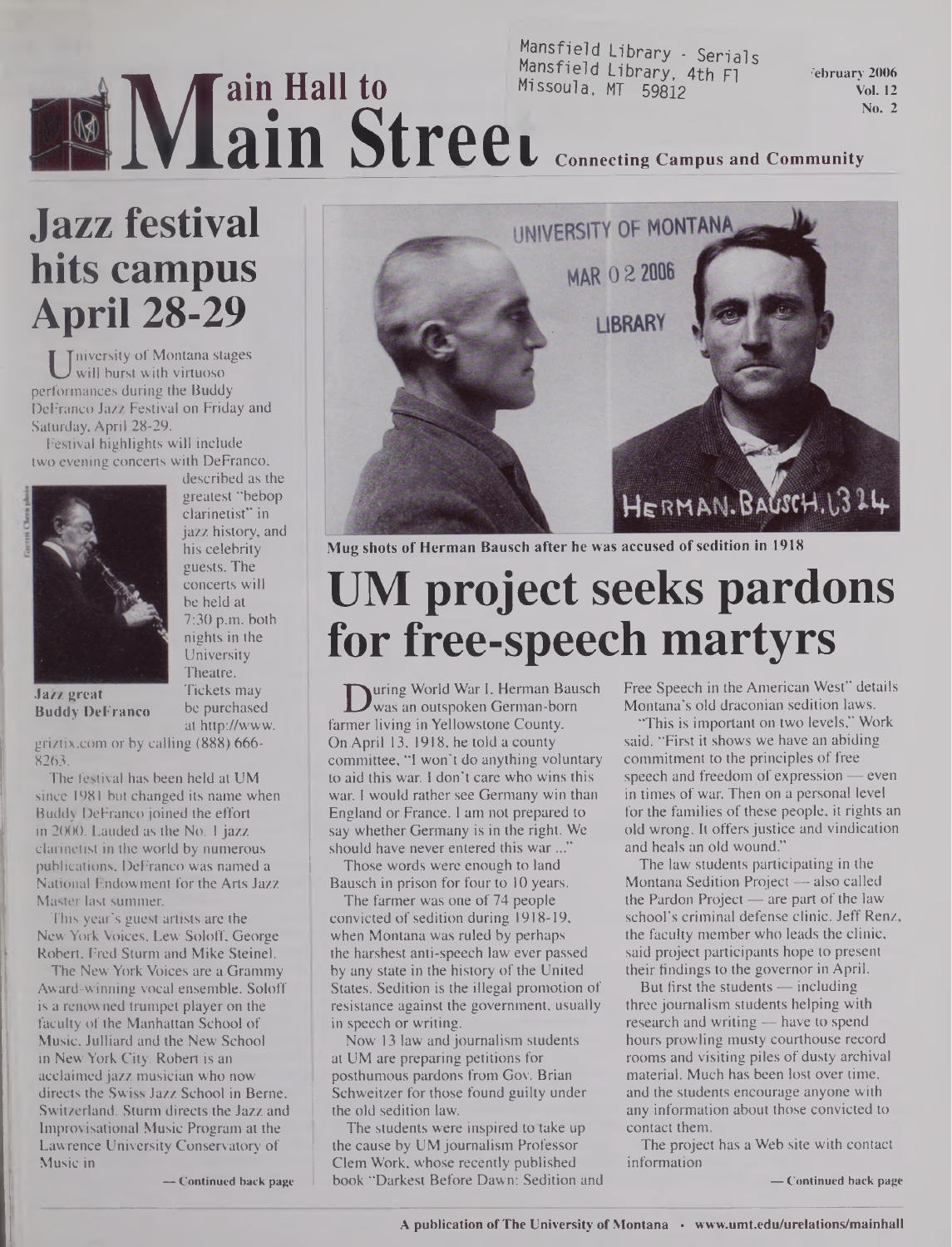# **Researcher: Donner cannibalism still unproven**

The Donner Party used tea cups are<br>d wild animals while stranded in the The Donner Party used tea cups and and wild animals while stranded in the Sierra Nevadas during 1846-47, but all group members may not have resorted to cannibalism.

Results of recent analyses of bone fragments found at the Donner Family

campsite in California's Tahoe National Forest are inconclusive with regard to cannibalism, according to research presented last month by scientists at the Society for Historical Archaeology's conference on historical and underwater archaeology.

Kelly Dixon, assistant professor of anthropology at UM, and Julie Schablitsky, adjunct assistant professor at the University of Oregon, lead a team that has investigated the Donner tragedy during the past three years.

In 2003 and 2004 the team found a cooking hearth and an associated shelter at the site,

located at the Alder Creek Camp in the forest's Truckee Ranger District, along with thousands of pieces of burned bone. They also found wagon parts, writing slate, musket balls, pieces of tea cups and plates, bottle shards, and lost jewelry. The archaeological findings revealed the size and location of the cooking shelter and activity areas within the camp.

Mitochondrial DNA testing was done

on the bone fragments to determine if they were human in the hope of establishing links to Donner descendants. However, the genetic material was too degraded to amplify and as such, no DNA could be lifted from the bone.

In the course of testing, partner scientists examined the bone fragments



**UM's Kelly Dixon and a sign recognizing the fateful campsite**

to determine particular animal species. They visually examined the bone and conducted osteon analysis on the samples, which entails taking thin slices of bone. They found the Donners lived off of their livestock and wild game. However, no human bone was identified in the collection they tested.

Researchers also looked for trauma and 'pot polish" on the bone fragments.

The presence of pot polish indicates that bones have been boiled in water and is an indicator of starvation. They discovered that many bone fragments were sawed, chopped and cut, as well as polished, suggesting extreme desperation and starvation among the group.

At this point in the team's research, it

can be said that residents of the camp consumed domestic and wild animals, including the family dog. However, no clear evidence of cannibalism has emerged from the Alder Creek camp site.

Schablitsky and Dixon have concluded that if cannibalism occurred at the Donner camp, it took place during the last few weeks of their entrapment by fewer than 12 individuals, and that the bodies were not processed to the bone.

"The tale of the Donner Party has focused on the tragedy of survival cannibalism, yet the archaeological remains inspire us to consider more significant

implications, such as what it was like to be human, doing whatever possible to survive in one of the snowbound camps," Dixon said. "This research will revise the popular, sensational accounts that have captured the public's attention for nearly 160 years and remind us of our survival capabilities in the face of unfamiliar environments or unexpected circumstances."

### **University marketers rake in awards**

 $\bf{W}$ ith the Winter Olympics heating<br>up Italy, it's appropriate that UN<br>urketers are raking in some precious up Italy, it's appropriate that UM marketers are raking in some precious metal themselves.

Videos and publications produced to promote UM and its capital campaign have won state, regional and national awards in recent competitions.

The elegant invitation and save-thedate postcards sent to key donors for a private kick-off event for UM's new capital campaign, "Invest in Discovery — Connecting People, Programs and Place," won a Gold Award in the projects category of the Council for Advancement and Support of Education District VIII Juried Awards competition. The materials were produced by Kathie Nygaard and Laura Brehm of the UM Foundation and

Neal Wiegert of Printing and Graphic Services.

The campaign's promotional video also brought home the gold in the Admissions Marketing Advertising Awards competition. The video was produced by Gus Chambers of the Broadcast Media Center. In addition, Chambers won a coveted Addy Award in the Montana Advertising Federation's annual competition for two short television spots, "Monte Dillon" and "UM Lullaby."

The Montanan, the University's institutional magazine, won a Silver Award in the magazine category of the CASE District VIII competition. The magazine is edited by Joan Melcher of University Relations. A Montanan feature story on John Craighead, an internationally known

scientist who spent 25 years in research at UM, won a CASE

Bronze Award. Melcher also won a Merit Award in the Admissions Marketing Advertising Awards competition for copy writing in a Montanan ad.

Research View, produced by Cary Shimek of University Relations, and the 2005 alumni calendar, produced by Julie Schwartz of the Alumni Association, also won Bronze Awards from CASE. In addition, Shimek won a silver in the Admissions Marketing Advertising Awards competition for Vision, UM's annual research magazine.

Todd Goodrich and the rest of the University Relations team also won a silver in the AMAA competition for a newspaper advertisement promoting a reception for prospective students and their parents.  $\approx$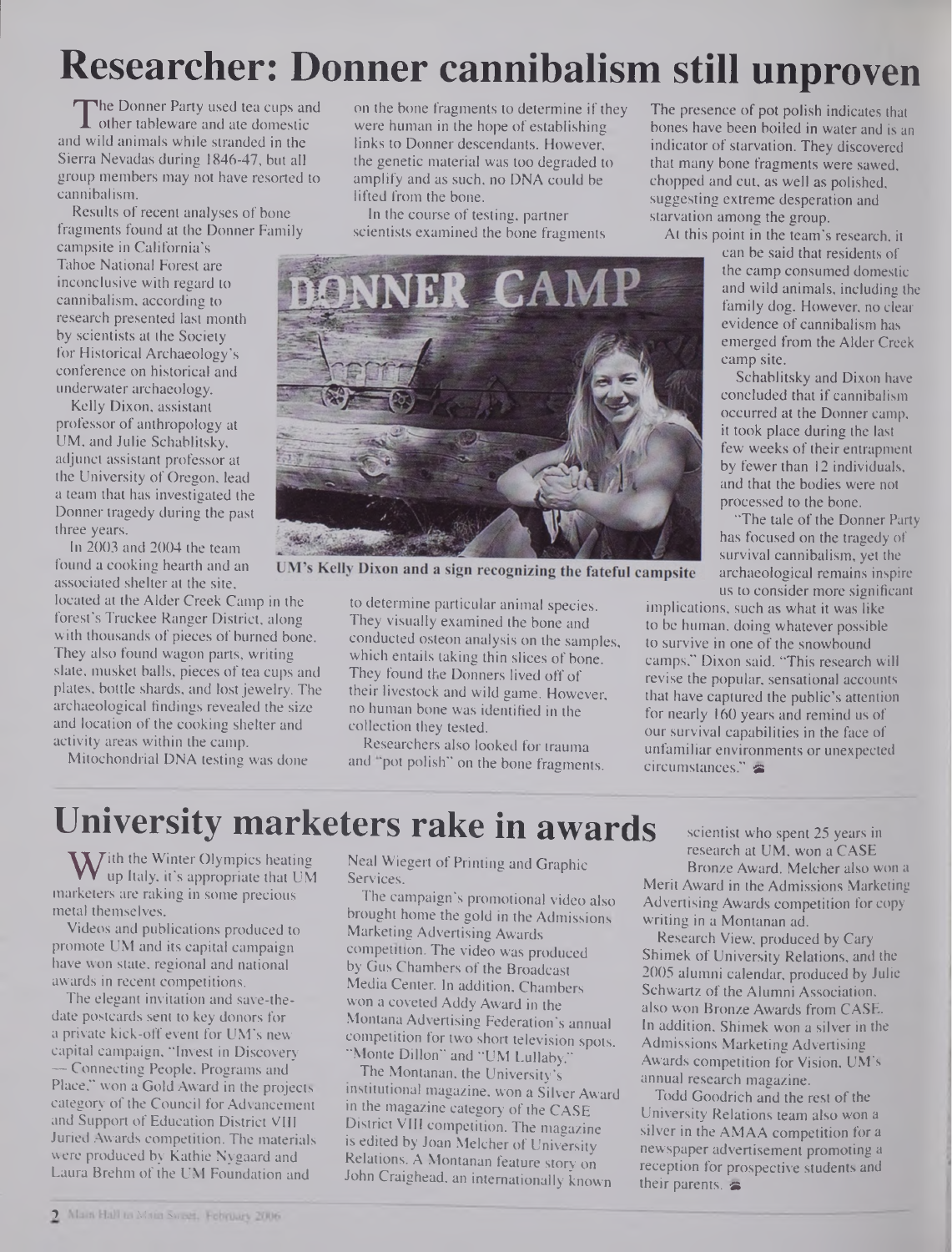**More Credits Advised—**UM officials have stepped up efforts to inform students about the 'flat spot,' the line drawn at 12 credits, after which additional credits up to 18 don't cost any extra tuition. What are the benefits of taking more than 12 credits each semester? According to a study, a resident undergraduate at UM who arrived in fall 2001 and took 15 credits each fall and spring semester could graduate in four years with an estimated cost of \$52,444. This includes tuition, living expenses and more. However, the

same student entering school at the same time, but lightening the load to 12 credits, would graduate in five years, with an estimated cost of \$66,170. That's a 26 percent difference — \$13,725 more — besides the additional year in school.

Available Endowment—UM's Wilderness Institute is now accepting proposals for the 2006 Matthew Hansen Endowment. The endowment grants awards for historical research, creative writing and wilderness studies projects that explore Montana's land and people. The endowment committee recommends projects that can be completed in one year. Funding is competitive, and awards range from \$400 to \$1,000. Proposals must be postmarked by March 1. For more information, call the Wilderness Institute at (406) 243-5361, e-mail [wi@forestry.umt](mailto:wi@forestry.umt). edu or go online to <http://www.forestry.umt.edu/wi>.

Women's Studies—The UM Department of Women's Studies is launching its Summer Institute in 2006. The institute offers eight women's and gender studies courses designed to appeal to UM students and community members and to fit into busy schedules. Students can earn credits to be applied toward undergraduate degrees at UM. Courses cover a wide variety of topics, including the effects of globalization on women and children, the psychology of family violence and literary liaisons in 19th-century French literature. For more information or to register, call (406) 243-2584 or e-mail wsprog@mail <sup>1</sup> .<umt.edu>.

A Growing Montana—For the first time since the natural resource boom of the 1970s, Montana's economy has seen growth of 4 percent or more for three consecutive years, said Paul Polzin, director of UM's Bureau of Business and Economic Research. The Montana economy grew 4 percent in 2005, 4.7 percent in 2004 and 4.3 percent in 2003. Montana's growth can be attributed to the continuing oil boom in eastern Montana and the reopening of mines after all-time high commodity prices.

Reaching the Rural—Students in the wildest corners of western Montana may soon receive cutting-edge environmental health science education thanks to a new \$1.25 million federal grant awarded to UM. The five-year Science Education Partnership Award was presented by the National Institutes of Health to increase public understanding of science and encourage student interest in research careers. The grant went to UM's Center for Environmental Health Sciences, which studies human disease and how environmental contaminates adversely affect people. The center will use the award to promote environmental health education among the state's rural youth. UM has partnered with Salish Kootenai College in Pablo to ensure the curriculum developed is culturally appropriate for American Indian students, as well as broader audiences. SKC also has been subcontracted to create a mobile science lab that can visit schools in western Montana's smaller communities.



Investigative Journalism—Two UM students have won national awards for in-depth writing in the Hearst Journalism Awards Program, moving the UM Journalism School to third place in the nation among accredited journalism schools participating in the competition. Chelsea DeWeese of Gardiner won fifth place and a \$600 scholarship for her in-depth investigation of the finances of the St. Labre Indian School on the Northern Cheyenne Reservation. Dylan Tucker of Missoula won 20th place for his

story from the Fort Peck Reservation about whether the Indian preference in hiring is leaving some tribal members unemployed. The Hearst Awards, often called the "College Pulitzers," receive entries from the more than 100 accredited journalism schools in the country.

Summer of Learning—More than 750 courses will be offered during UM's 2006 summer semester, ranging from Web design to the history of the Lewis and Clark Trail. Many study-abroad programs are included in the summer course offerings as well. Summer sessions can help students graduate earlier and incur less debt. Most summer session courses provide three credits in five weeks. Because the fee schedule is the same as the fall or spring semesters, there are no additional fees. Summer also offers the opportunity to finish general education requirements, park on campus without a struggle and attend a four-day week of classes — so there's always a three-day weekend. For more information, visit <http://www.umt.edu/ce/summer/>.

Museum Money—UM's Montana Museum of Art and Culture has received two grants to preserve, restore and repair many of the more than 9,000 works in its Permanent Collection. A \$200,000 award was granted through the Chutney Foundation. The museum also received \$20,000 from Grizzly Riders International, a philanthropic organization that uses national and international contacts to support UM. The funds will be used to clean and restore more than 140 of the museum's most important and highly valued artworks and preserve works in the Permanent Collection such as a Spanish altar panel by the Master of St. Gregory, circa 1490. The grants also will support costs associated with archival materials, display systems and shipping, as well as ongoing efforts to fully catalogue the sizeable collection.

We Like it Here—In the Missoulian's recent Reader's Choice Awards, readers voted UM the best place to work in the community. Runners-up were the Missoulian and the Good Food Store.

Encouraging Entrepreneurship—Two students from South Dakota have been selected to receive a new UM scholarship that provides annual awards to American Indian students who plan to pursue careers in small business. The Helen and Dan Kidder Scholarship was established by the Kidders' daughter, Danielle Ross Aman, and her husband, Tom, of Aberdeen, S.D., to honor her parents. The Kidders are longtime Missoula residents. Inaugural recipients of the scholarship are Gloria Eastman of Rapid City, S.D., and Kristen Campbell of Watertown, S.D. The Helen and Dan Kidder Scholarship was established by their daughter and son-in-law to honor the longtime Missoula residents. Helen worked at UM's Registrar's Office and Dan started and operated Missoula Motor Parts.